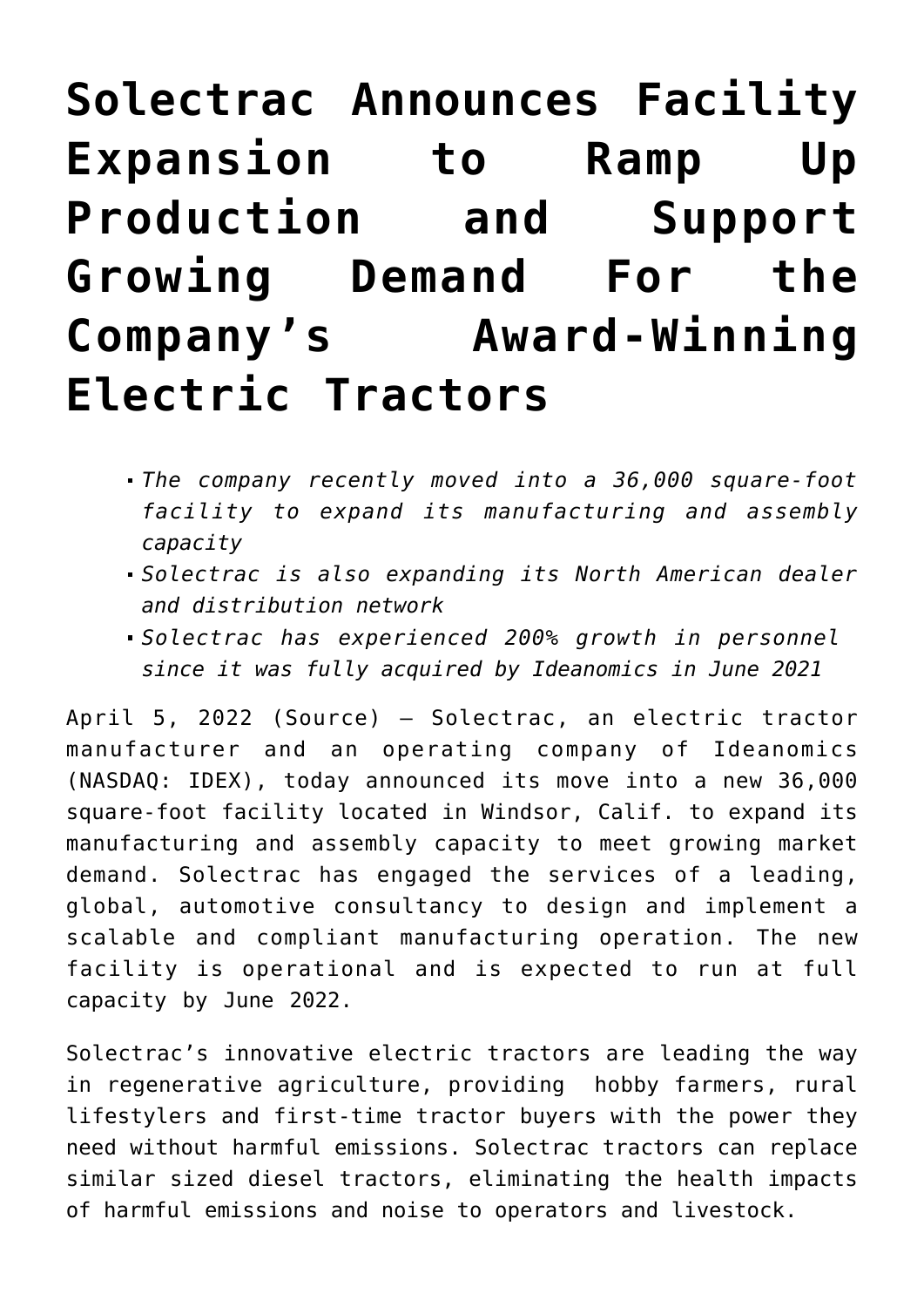# **New Facility**

The new 36,000 square-foot facility will accommodate additional assembly lines for the expanding model lineup of Solectrac electric tractors. The new facility will include parts storage space to support additional units and the growing dealer network as the Solectrac team scales the business in 2022. The facility also provides office space for the expanding team, which experienced 200% growth over the past year and will also house training areas for staff and dealer personnel.

"With the global agriculture market continuing its transition to electrification, we are pleased to expand our facilities so we can continue to scale up our operations, delivering bestin-class electric tractors to hobby farmers, vintners, rural lifestylers, commercial farmers and multi-acreage landowners," said Mani Iyer, Chief Executive Officer of Solectrac. "Since Solectrac joined the Ideanomics family, the company has hired leading industry agriculture veterans to drive growth and to meet customer demands."

The primary production in Solectrac's new facility this year will be the e25 electric tractor followed by a next-generation e70 in late Q4, which will feature product upgrades and system enhancements.

### **The E-Tractor Market Leader**

Since the acquisition of Solectrac, Ideanomics has devoted resources to developing the organization and has made investments in engineering, supply chain management and operational leadership to scale the business. In 2022, Solectrac is focused on ergonomic and design improvements, including a more capable, quieter loader, extended run time, easier controls and system upgrades, in addition to introducing a range of attachments for the e25 electric tractor.

To further support its growth objectives, [Solectrac is](https://c212.net/c/link/?t=0&l=en&o=3492295-1&h=1381200848&u=https%3A%2F%2Finvestors.ideanomics.com%2F2022-03-31-Solectrac-Announces-Certified-Dealer-in-Washington-and-Oregon-to-Service-and-Support-Customers-in-the-Pacific-Northwest&a=Solectrac+is+developing+its+North+American+dealer+and+distribution+network)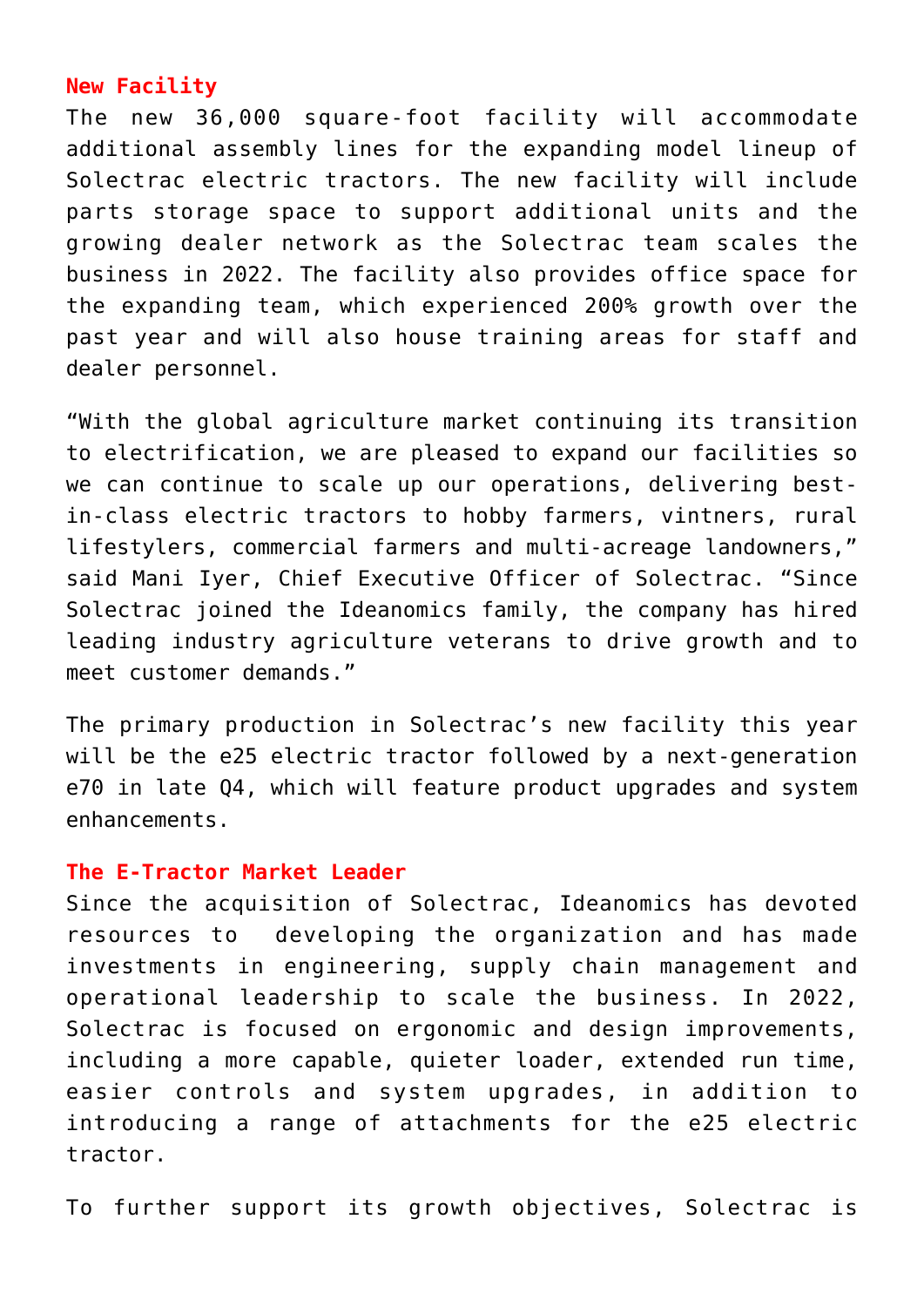[developing its North American dealer and distribution network,](https://c212.net/c/link/?t=0&l=en&o=3492295-1&h=1381200848&u=https%3A%2F%2Finvestors.ideanomics.com%2F2022-03-31-Solectrac-Announces-Certified-Dealer-in-Washington-and-Oregon-to-Service-and-Support-Customers-in-the-Pacific-Northwest&a=Solectrac+is+developing+its+North+American+dealer+and+distribution+network) which will increase marketing, distribution, sales and servicing of its products.

#### **Award-Winning Tractors**

In the new facility, Solectrac will manufacture its full lineup of electric tractors including the e70N, which recently was honored as one of the winners of World Ag Expo's® Top 10 New Products Competition and the WINnovation Award at this year's WIN Expo 2021 for the groundbreaking technology in its e70N battery-powered electric tractor.

The electric motor provides instant torque to Solectrac fourwheel drive tractors. Maintenance needs are significantly reduced since the electric motor has only 1 moving part compared to about 300 parts in a diesel engine.

# **More Employment Opportunities and Accelerating EV Adoption**

Ideanomics and Solectrac are committed to giving back to the community. The introduction of Solectrac's 36,000 square-foot facility will enable Solectrac to house more employees and bring more local jobs to the heart of Northern California's wine country.

"By having a presence in wine country, which is an important segment of our economy, as well as a tourist destination, we aim to further the adoption of electric tractors in vineyards, fields and on farms beyond our headquarters," said Iyer.

For more information and news on Ideanomics and its operating companies and other investments, please visit [https://ideanomics.com](https://c212.net/c/link/?t=0&l=en&o=3492295-1&h=3098467805&u=https%3A%2F%2Fc212.net%2Fc%2Flink%2F%3Ft%3D0%26l%3Den%26o%3D3297146-1%26h%3D1628843859%26u%3Dhttps%253A%252F%252Fideanomics.com%252F%26a%3Dhttps%253A%252F%252Fideanomics.com&a=https%3A%2F%2Fideanomics.com).

#### **About Solectrac**

Solectrac, Inc., located in Northern California, has developed 100% battery-powered, all-electric tractors for agriculture and utility operations. Solectrac tractors provide an opportunity for farmers around the world to power their tractors by using the sun, wind, and other clean, renewable